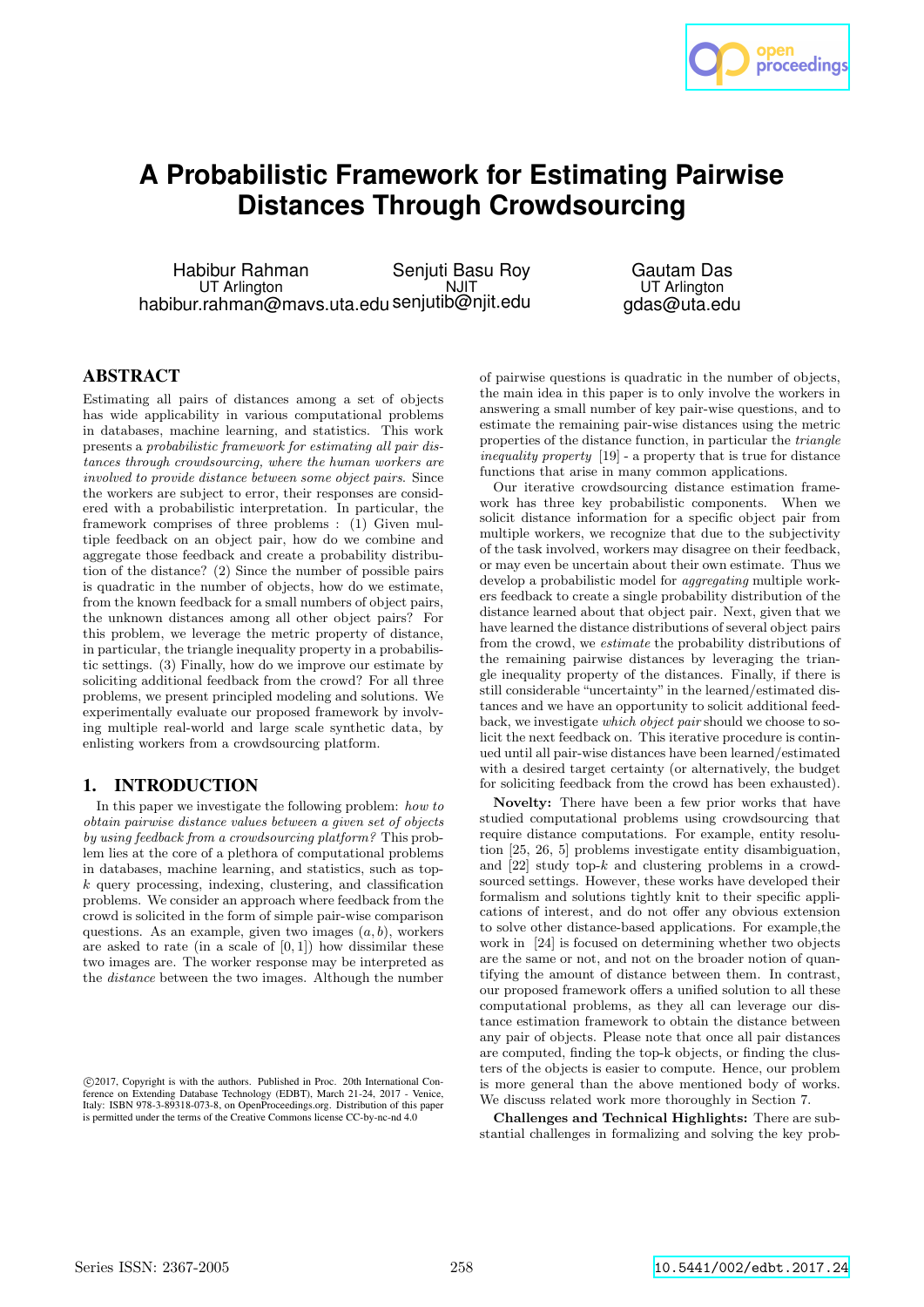lems that arise in our three probabilistic components. Perhaps the most straightforward is the first component, i.e., how to aggregate the feedbacks received from multiple workers into a single pdf that describes the distance between two objects. There has been several prior works on reconciling the answers from multiple workers, which range from simple majority voting to sophisticated matrix factorization techniques [7, 14] on binary data, or opinion pooling [12, 8, 4] on categorical data. However these methods are largely focused on aggregating Boolean/categorical feedback (e.g., "are these two entities the same?"), whereas in our case we need to merge the potentially diverging and uncertain numeric (distance) feedback from multiple workers into a single probability distribution.

The most challenging aspect of our framework is the second component. Knowing distance distributions of some of the object pairs from the crowd, we have to estimate the probability distributions of the distances of the remaining object pairs, by leveraging the metric property of the distance. While the intuitive idea is simple (e.g., "if  $a$  is close to b, and b is close to c, then a and c cannot be too far apart"), the problem is challenging because (a) the known distances themselves are distributions rather than deterministic quantities, and (b) the metric property imposes interdependence between all the pairwise distances in a complex manner. In fact, since there are  $n(n-1)/2$  pair-wise distances (where  $n$  is the number of objects), each such distance can be assumed to be a random variable such that all distances are jointly distributed in a high dimensional  $(n(n-1)/2)$  space with interdependencies governed by the triangle inequality. In principle, this joint distribution must be first computed, and then the (marginal) pdfs computed as estimates of the unknown distances. The unknown pairs cannot be estimated in isolation, as a small change in one pdf is likely to disrupt the joint distribution and the triangle inequality property impacting the other pdfs.

We argue that in certain cases, computing the joint distribution may require us to solve a mixture of over and underconstrained nonlinear optimization system, whereas in other cases it may reduce to solving an under-constrained system with many feasible solutions ([2]). For the former cases, we formalize the optimization problem as a combination of least squares and maximum entropy formulation and present algorithm LS-MaxEnt-CG that adopts a conjugate gradient approach [27, 10] to iteratively compute the joint distribution. For the latter cases, the problem reduces to that of maximizing entropy, and we present an algorithm MaxEnt-IPS that leverages the idea of iterative proportional scaling [23, 21] to efficiently converge to an optimal solution. Both of these solutions, while ideal, only work for small to moderate problem instances since they are exponential in the dimensionality of the joint distribution being estimated. Consequently, we also present a heuristic solution Tri-Exp that scales much better and can handle larger problem instances.

In the third component, our task is to decide, from among the remaining unknown object pairs, which one to select for soliciting distance feedback from the crowd. Intuitively, the selected object pair should be the one whose distance (after being learned from the crowd) is likely to reduce the "overall" uncertainty of the remaining unknown distance pdfs the most, i.e., minimize the aggregated variance of the remaining pdfs. To solve this problem in a meaningful way, it is critical to be able to model how workers are likely to respond to a solicitation, because their anticipated feedback needs to

be taken into account for selecting the most effective pair. Finally, we also recognize that this approach of resolving one object pair at a time by the crowd may be sub-optimal and slow to converge. Thus, we also describe an extension where we "look ahead" and select multiple promising unresolved object pairs, and engage the crowd in simultaneously providing feedback for these pairs.

Summary of Contributions: In summary, we make the following contributions in this paper:

- We consider the novel problem of all-pairs distance estimation via crowdsourcing in a probabilistic settings.
- We identify three key sub-components of our iterative framework, and present formal definitions of problems and the solutions for each of the component (Sections 2,3,4,5).
- We experimentally evaluate our framework using both real world and synthetic datasets to demonstrate its effectiveness (Section 6).

# 2. DATA MODEL AND PROBLEM FORMU-LATIONS

We first describe the data model and then formalize the problems considered in this paper.

# 2.1 Data Model

Objects and Actual Distances: We are given a set  $O$ of n objects, with no two objects being the same. Objects could be images, restaurants, movies, etc. Let  $d(i, j)$  be the actual distance between objects  $i$  and  $j$ . Assume that all distances are normalized within the interval [0, 1], where larger values denote larger distances, and that metric properties are satisfied, in particular the triangle inequality [19] or relaxed triangle inequality [9] property, as we define below. We are interested in using this property for learning all the  $\binom{n}{2}$ pairs of distances.

Triangle Inequality Property: For every three objects  $(i, j, k)$  that comprise a triangle  $\Delta_{i,j,k}$ ,  $d(i, j) \leq d(i, k)$  +  $d(k, j)$  and  $d(i, j) \ge |d(i, k) - d(k, j)|$ .

To lift the strict notion of triangle inequality, one can consider relaxed triangle inequality, that assumes  $d(i, j) \leq c \cdot (d(i, k)) +$  $d(k, j)$ , where c is a known constant that is not too large. Indeed, the relaxed triangle inequality [9] property allows us to effectively incorporate subjective human feedback from crowd workers.

**Question:** A question  $Q(i, j)$  to a worker requests feedback on her estimate of  $d(i, j)$ . The same question  $Q$  is directed to m different workers in the available workers pool, in order to gather multiple feedback.

**Feedback:** Let  $f(i, j)$  represents a worker's feedback for the distance. The worker could either give a single value, or a range/distribution of values (if she is uncertain about the distance).<sup>1</sup> Even if the worker gives a single value, if it is known from past history of her performance that this worker is prone to making errors and is only correct with a certain probability  $p$  (say, 80%) (referred to as correctness

<sup>&</sup>lt;sup>1</sup>The latter type of feedback is common in experts opinion aggregation problems [13], where a worker has partial knowledge on a particular topic and her answer reflects that with a distribution over the possible answers.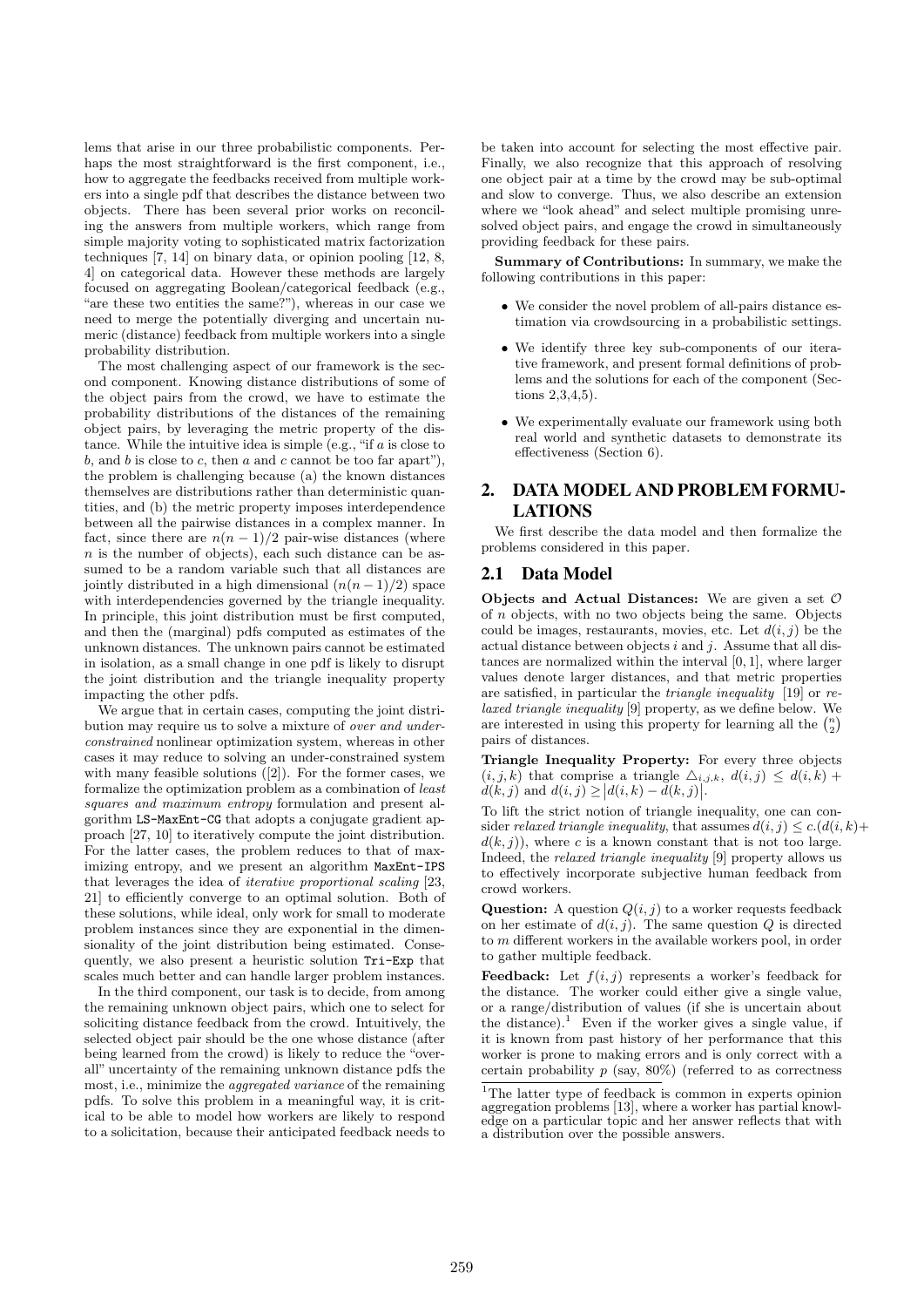| Notation                   | Interpretation                          |
|----------------------------|-----------------------------------------|
| O                          | set of $n$ objects                      |
| d(i, j)                    | distance between objects $i$ and $j$    |
| Q(i, j)                    | asking distance on an object pair       |
|                            | $(i, j)$ in $[0 - 1]$ scale             |
| f(i, j)                    | feedback on object pair $(i, j)$        |
| $\triangle_{i,j,k}$        | triangle formed by objects $(i, j, k)$  |
| $d^{k}(i, j), d^{u}(i, j)$ | known and unknown distance be-          |
|                            | tween an object pair $(i, j)$ , respec- |
|                            | tively                                  |
| $D^k, D^u$                 | known and unknown set of dis-           |
|                            | tances, respectively                    |
| D                          | distance vector                         |
| $Pr(\mathbf{D})$           | joint probability distribution of D     |
| W                          | vector representing all buckets of      |
|                            | the multi-dimensional histogram of      |
|                            | Pr(D)                                   |
| m                          | m different feedbacks on the same       |
|                            | question                                |
| А                          | a Boolean matrix of constraints         |

Table 1: Notations

probability), then her single-value feedback can be converted to a more general probability distribution (pdf) over the range [0, 1] (e.g.,using techniques described in Section 3). We henceforth assume that the "raw" feedback of the worker has been appropriately processed into a pdf over [0, 1].

Known and Unknown Distances: Once a distance question  $Q(i, j)$  has been answered by multiple workers, their respective feedbacks needs to be aggregated into a single pdf representing how the crowd has estimated the distance between  $i$  and  $j$ . Exactly how this aggregation is done is the first of the three key challenges of this paper, and is described in detail in Section 3. We denote the random variable described by this pdf as  $d^k(i, j)$ , where the superscript k denotes that the distance is now "known". Note that it still may not be the *actual* deterministic distance  $d(i, j)$ , unless the crowd's responses are completely error free, which is often not the case in practice.

Of the  $\binom{n}{2}$  distances, let  $D_k$  represent the set of known distances, i.e., the ones for which feedback has been obtained from the crowd. Let  $D_u$  represent the remaining set of "unknown" distances, i.e., distances between those pair of objects for which feedback has not been explicitly obtained from the crowd. Consider  $d^u(i, j) \in D_u$ . Even though no information about this distance has yet been solicited, some distributional information about this distance can be derived since it depends on other pairwise distances in a complex manner (due to the triangle inequality property). We discuss this issue next.

Joint Distribution of All Pairs Distances: Consider the set of all distances  $D_k \cup D_u$ . We may view this set as a *distance vector* **D** of length  $\binom{n}{2}$ , whose every entry is a random variable representing the distance between the respective two objects  $(i, j)$ . The space of all instances of **D** is  $[0,1]^{n \choose 2}$ , however since the  $\binom{n}{2}$  distances are interdependent upon each other due to the metric properties, the valid instances are those that satisfy the triangle property, i.e., for the triangle  $\Delta_{i,j,k}$  defined by any three objects  $(i, j, k)$ , the three corresponding distances should satisfy the triangle inequality.



(a) Illustration of Example 1



butions (Histograms with  $\rho = 0.5$ )

Figure 1: Illustrative Example.

Let  $Pr(D)$  represent the joint probability distribution of D. Our task is to estimate  $Pr(D)$  such that the marginal distribution for a known random variable  $d^k(i, j)$  should correspond to the pdf learned from the crowd. We note that once we have an accurate estimation of  $Pr(D)$ , we can get estimates of the distributions of the unknown random variables  $d^u(i, j)$  by computing their marginals. In the next subsection we formalize the problems considered in this paper.

Table 1 summarizes the notations used in the paper.

EXAMPLE 1. Image indexing for  $K$ -nearest neighbor queries: Our proposed framework is apt to process K-nearest neighbor queries over an image database, where, given a query image, the objective is to obtain an ordered list of images from the database, ordered by how closely they match the query image. To handle such queries faster, one potential avenue is to pre-process the image database and create an index that will cluster the images according to their distance among themselves. Then, as an example, if we have found that a query image  $\mathcal I$  is far from a database image i and and if the indexes inform us that another image j is close enough to i, then, we may never need to actually compute the distance between  $\mathcal I$  and  $j$ .

With such an application in mind, consider a toy image database in Figure 1(a) with  $n = 4$  images  $(i, j, k, l)$ , where our eventual goal is to find the distances between all pairs of images. Assume that out of six possible pairs of distances, three are known:  $(i, j)$ ,  $(j, k)$ , and  $(i, k)$ . I.e., for each of these pairs, we have solicited feedback from several workers in the crowd, and aggregated the feedbacks to obtain a single probability distribution to describe the distance. The distances of the remaining three pairs are unknown and need to be estimated, again as probability distributions. Furthermore, if we need to solicit further feedback on a question, i.e., get the crowd to provide distance for an unknown pair, we intend to find what is the best question (best pair) to ask.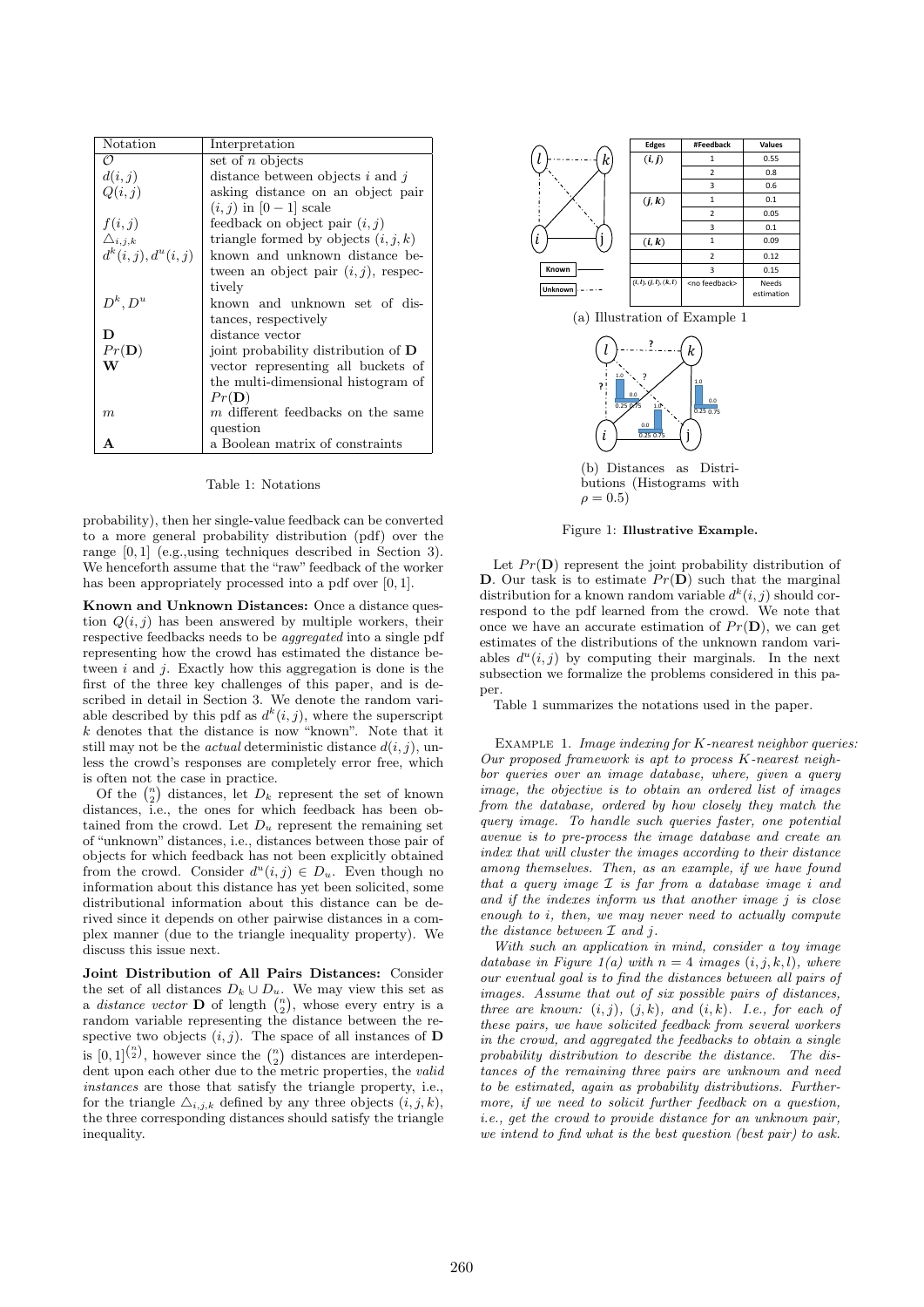### 2.2 Problem Formulations

Recall from Section 1 that the iterative distance estimation framework involves three probabilistic components, which gives rise to three problems that need to be solved: (a) how to aggregate feedbacks from multiple workers for a specific distance question, (b) given some of the learned distances, how to estimate the remaining unknown distances, and (c) which object pair to select next for soliciting feedback from the crowd. In the remainder of this section, we provide formal definitions of these problems, and offer some insights into their complexities.

#### *2.2.1 Problem 1: Aggregation of Workers Feedback for a Specific Object Pair*

The first problem may be specified as follows:

PROBLEM 1. Given a set of m feedbacks for the distance question  $Q(i, j)$ , where each feedback could be a pdf, aggregate those feedback to create a single pdf for the random variable  $d^k(i, j)$ .

Using Example 1, this is akin to aggregating three different feedbacks from three different workers to compute  $d^k(i,j)$ .

#### *2.2.2 Problem 2: Estimation of Unknown Distances*

In this problem we need to leverage the known aggregated distances in  $D_k$  to estimate the remaining unknown distances  $D_u$ . Obviously, if the distances are completely arbitrary, the unknown distances cannot be computed from the known distances. However, if the distances are metrics, in particular satisfying the triangle inequality property, then this property can be leveraged in making better estimates of the unknown distances. Many well known distances are metric, such as,  $\ell_2, \ell_1, \ell_\infty$ , while other popular distances such as, Jaccard distance and Cosine distance could be transformed to metrics. For us, the challenge is to investigate how this property can be used in the case when the distances are probability distributions rather than fixed deterministic values.

Recall that **D** is a random vector representing all the  $\binom{n}{2}$ distances, and  $Pr(D)$  represents the joint distribution of D. We now describe some important properties that  $Pr(D)$ should possess.

The space of all instances of **D**, i.e.,  $[0,1]^{n \choose 2}$ , may be divided into two as follows: (a) Valid instances, i.e., any instance of **D** such that all triangles  $\Delta_{i,j,k}$  satisfy the triangle inequality, and (b) Invalid instances, i.e., any instance of D such that there exists a triangle  $\Delta_{i,j,k}$  that does not satisfy the triangle inequality. Thus  $Pr(D)$  should be a function constrained such that the cumulative probability mass over all valid (respectively invalid) instances of D should be 1 (respectively 0).

Additionally,  $Pr(D)$  should be constrained such that the marginal distributions corresponding to the individual random variables in  $D_k$  (i.e. the known distances) should agree with the corresponding distance pdfs learned from the crowd. However, this constraint may not be always possible to satisfy, as crowd feedback is inherently an error-prone human activity, which can result in inconsistent feedback that violates the triangle inequality. Thus our task will be to estimate  $Pr(D)$  such that the marginal distributions corresponding to individual random variables in  $D_k$  are "as close as possible" to the pdfs learned from the crowd.

Once such a  $Pr(D)$  has been constructed, the pdfs of the unknown distances can estimated by computing the marginal distributions of each variable in  $D_u$ .

In the rest of this subsection, we provide more details of the problem formulation.

Discretization of the pdfs using Histograms: For computational convenience, for the rest of the paper we assume that (single or multi-dimensional) probability distributions are represented as discrete histograms, as is common in databases  $[17]$ . In particular, we assume that the  $[0, 1]$  interval is discretized into equi-width intervals of width  $\rho$  (where  $\rho$  is a predefined parameter). A *r*-dimensional pdf is thus represented by a *r*-dimensional histogram with  $\left(\frac{1}{\rho}\right)^r$  buckets. Each bucket contains a probability mass representing the probability of occurrence of its center value, and the sum of the probabilities of all buckets equals 1.

For the running example in Figure 1(a), we use  $\rho = 0.5$ . Thus a one-dimensional pdf is represented by a 2-bucket histogram, where the first bucket is between  $[0 - 0.5]$  with center at  $0.25$  and the second bucket is  $[0.5 - 1.0]$  with center at 0.75. Figure 1(b) of the running example shows how each known distance (known edge) is represented as a onedimensional histogram after discretizing and aggregating inputs from multiple users, where the feedback values are replaced by the corresponding bucket centers (we describe details of our techniques for input aggregation, i.e., Problem 1, in Section 3).

**Estimating**  $Pr(D)$ : Once we have the histograms for each individual known edge, the joint distribution  $Pr(D)$  needs to be estimated as a multi-dimensional histogram with  $(\frac{1}{\rho})^{\binom{n}{2}}$ buckets. Our task is to estimate the probability mass of each of these buckets. Using the running example, there are  $2^6$  buckets, whose centers range from [0.25, 0.25, 0.25, 0.25, 0.25, 0.25] to [0.75, 0.75, 0.75, 0.75, 0.75, 0.75]. Computing the probability mass of a specific bucket, e.g.,

 $Pr(0.25, 0.27, 0.25, 0.25, 0.25, 0.75)$ , is equivalent of computing the probability of the simultaneous events  $d(i, j) = 0.25$  $\& d(j,k) = 0.27 \& d(i,k) = 0.25 \& d(i,l) = 0.25 \& d(k,l) =$ 0.25 &  $d(j, l) = 0.75$ . The computation of  $Pr(\mathbf{D})$  can be modeled as a linear system with  $\left(\frac{1}{\rho}\right)^{\binom{n}{2}}$  unknowns, where each unknown represents the probability mass of a bucket. These unknowns have to satisfy three types of linear constraints:

(1) Constraints imposed by the known pdfs:  $Pr(D)$  should be such that its marginal for any known distance  $d^k(i, j)$  should satisfy the corresponding one-dimensional pdf learned from the crowd. Thus, each bucket of each known marginal pdf will generate a linear constraint. In our running example, a one-dimensional bucket such as  $Pr(d(i, k) = 0.25)$  will generate a linear equation of the form  $\sum Pr(*,*,0.25,*,*,*) =$  $Pr(d(i, k) = 0.25).$ 

(2) Constraints due to triangle inequality: Some of the buckets in the joint distribution must have zero probability mass if they violate triangle inequality constraints. In our running example, consider any of the 8 bucket of the form  $(0.75, 0.25, 0.25, *, *, *)$ . The probability mass of each such bucket has to be set to 0, since  $d(i, j) = 0.75, d(j, k) = 0.25$ and  $d(i, k) = 0.25$  does not satisfy the triangle inequality (this happens irrespective of any combination of the values for the remaining three edges, hence they are represented as '\*').

(3) Probability axiom constraint: A final constraint requires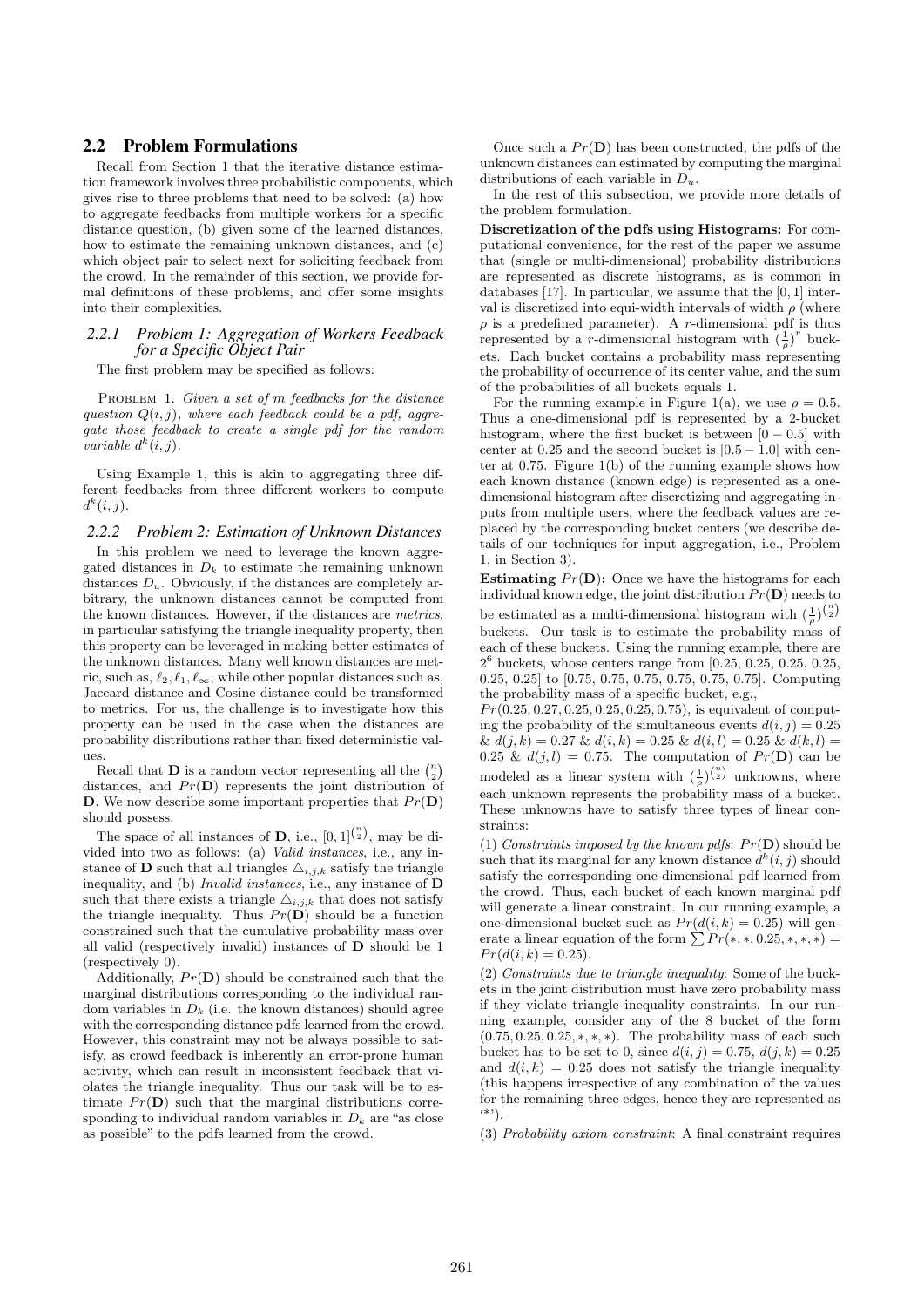that the sum of all the buckets of the joint distribution adds up to 1. In our running example, this implies that  $Pr(0.25, 0.25, 0.25, 0.25, 0.25, 0.25, 0.25) + Pr(0.25, 0.25, 0.25, 0.25,$  $0.25, 0.75$  +  $\dots$  +  $Pr(0.75, 0.75, 0.75, 0.75, 0.75, 0.75) = 1.$ 

If **W** represents the vector of  $\left(\frac{1}{\rho}\right)^{\binom{n}{2}}$  unknowns, and M represents the set of constraints, then the linear system may be expressed as  $AW = b$ , where A is a Boolean matrix of size  $|M| \times (\frac{1}{\rho})^{(\frac{n}{2})}$ , and **b** is a vector of length  $|M|$ . Interestingly, as the following discussion shows, solving this linear system is not a straightforward task.

Scenario 1: Over-Constrained Case: In general, an over-constrained linear system  $AW = b$  is one which has no feasible solution [15]. In our case, it is indeed possible that the marginal distributions corresponding to the individual random variables in  $D_k$  (i.e. the known distances) that are learned from the crowd gives rise to an over-constrained scenario. This is because crowd feedback is inherently an error-prone human activity, which can result in inconsistent feedback that violates the triangle inequality. For example,  $\Delta_{i,j,k}$  in Example 1 has only one deterministic instance with edge weights  $d(i, j) = 0.75$ ,  $d(j, k) = 0.25$  and  $d(i, k) = 0.25$ . Clearly,  $\Delta_{i,j,k}$  does not satisfy the triangle inequality, since  $d(i, j) > d(i, k) + d(j, k)$ . Hence, there is no valid joint distribution  $Pr(D)$  which can estimate the known pdfs. In such cases, we estimate  $Pr(D)$  such that the marginal distributions corresponding to individual random variables in  $D_k$ are "as close as possible" (using least squares principle) to the pdfs learned from the crowd. More formally, given A and **b**, we estimate **W** such that  $||A \mathbf{W} - \mathbf{b}||^2$  is *minimized*. Scenario 2: Under-Constrained Case: In general, an under-constrained linear system  $AW=b$  is one which has multiple feasible solutions [15]. In our case, while estimating W, we may also encounter under-constrained scenarios. Using Example 1 and considering triangle  $\Delta_{i,j,l}$ , we note that any of the following solutions are feasible:  $d(i, l) = 0.75, d(l, j) = 0.75, \text{ or } d(i, l) = 0.75, d(l, j) = 0.25,$ or  $d(i, l) = 0.25$ ,  $d(l, j) = 0.75$ . In such cases, maximum entropy principles [23] are used to choose a solution that is consistent with all the constraints but otherwise is as uniform as possible. More formally, the objective is to solve the linear system AW=b that maximizes the entropy of the joint distribution  $-\sum_{w\in\mathbf{W}}Pr(w)\log Pr(w)$ .

Scenario 3: Combined Case: Since our problem instances may involve both over and under-constrained scenarios, we unify both into a single minimization problem using a weighted linear combination, where the weight  $\lambda$  can be used to tune the solution to ensure better least square or higher uniformity. Our final problem is described as follows:

PROBLEM 2. Estimate the joint distribution vector  $\bf{W}$  such that  $f(\mathbf{W}) = \lambda \times ||\mathbf{A}\mathbf{W} - \mathbf{b}||^2 + (1 - \lambda) \times \sum_{w \in \mathbf{W}} Pr(w) \log Pr(w)$ is minimized.

Before we move to our next problem definition, we point out an interesting issue. The exponential size of Problem 2 (the number of buckets in the multi-dimensional histogram is intractably large for most real-world instances) suggests that a complete solution of Problem 2 is prohibitive. Fortunately, we observe that computing the joint distribution is merely a intermediate (and not strictly necessary) objective - our eventual objective is to estimate the one-dimensional pdfs of the unknown distances  $d^u(i, j)$ . This issue is discussed in more detail in Section 4, and in particular we present heuristics to directly compute the unknown one-dimensional pdfs

without having to compute the intermediate joint distribution.

#### *2.2.3 Problem 3: Asking the Next Best Question*

Recall that our overall approach is an iterative process. If we have the need to solicit further feedback from the crowd, we have to select an object pair from  $D_u$ , as human workers have not yet been involved in providing feedback about such pairs. Our objective is to select the most promising pair, i.e., that is most likely to reduce the "uncertainty" of the remaining unknown distances the most. We measure uncertainty by aggregating the variances of the remaining unknown distance pdfs (the variance of  $d^u(i, j)$  with mean  $\mu$  is measured as  $\sigma_{d^u(i,j)}^2 = \sum_{\forall q} p_q * (q - \mu)^2$ .

PROBLEM 3. From the set  $D_u$  of the candidate object pairs, choose the next best question  $Q(i, j)$  to solicit feedback from the human workers, such that, upon receiving the feedback, the aggregated variance over the remaining unknown distances is minimized.

Aggregated variance, AggrVar is formalized in one of the two natural ways, average variance or largest variance: (1) Average variance over the remaining unknown distances:

$$
\frac{\sum \sigma_{d^u(i',j')}^2}{|D_u|-1}, d^u(i',j') \in \{D_u - d^u(i,j)\}.
$$
 (1)

(2) Largest variance over the remaining unknown distances:

$$
\max_{d^u(i',j')} \sigma_{d^u(i',j')}^2, d^u(i',j') \in \{D_u - d^u(i,j)\}.
$$
 (2)

Considering Example 1, this problem will seek to choose the next best question (i.e., edge or object pair) from  $D_u =$  $\{(i, l), (j, l), (k, l)\}.$ 

# 3. PROBLEM 1: AGGREGATION OF WORK-ERS FEEDBACK

In this section, we describe our proposed solution Conv-Inp-Aggr of aggregating multiple feedbacks on a single object pair (i.e., an edge).



Figure 2: Worker Feedback Aggregation In general, given a set of  $m$  different feedbacks  $f^1(i,j), f^2(i,j), \ldots, f^m(i,j)$ , where each feedback is a random variable describing distance on an object pair  $(i, j)$ , such that the set of random variables are *independently dis*tributed, our objective is to define a new random variable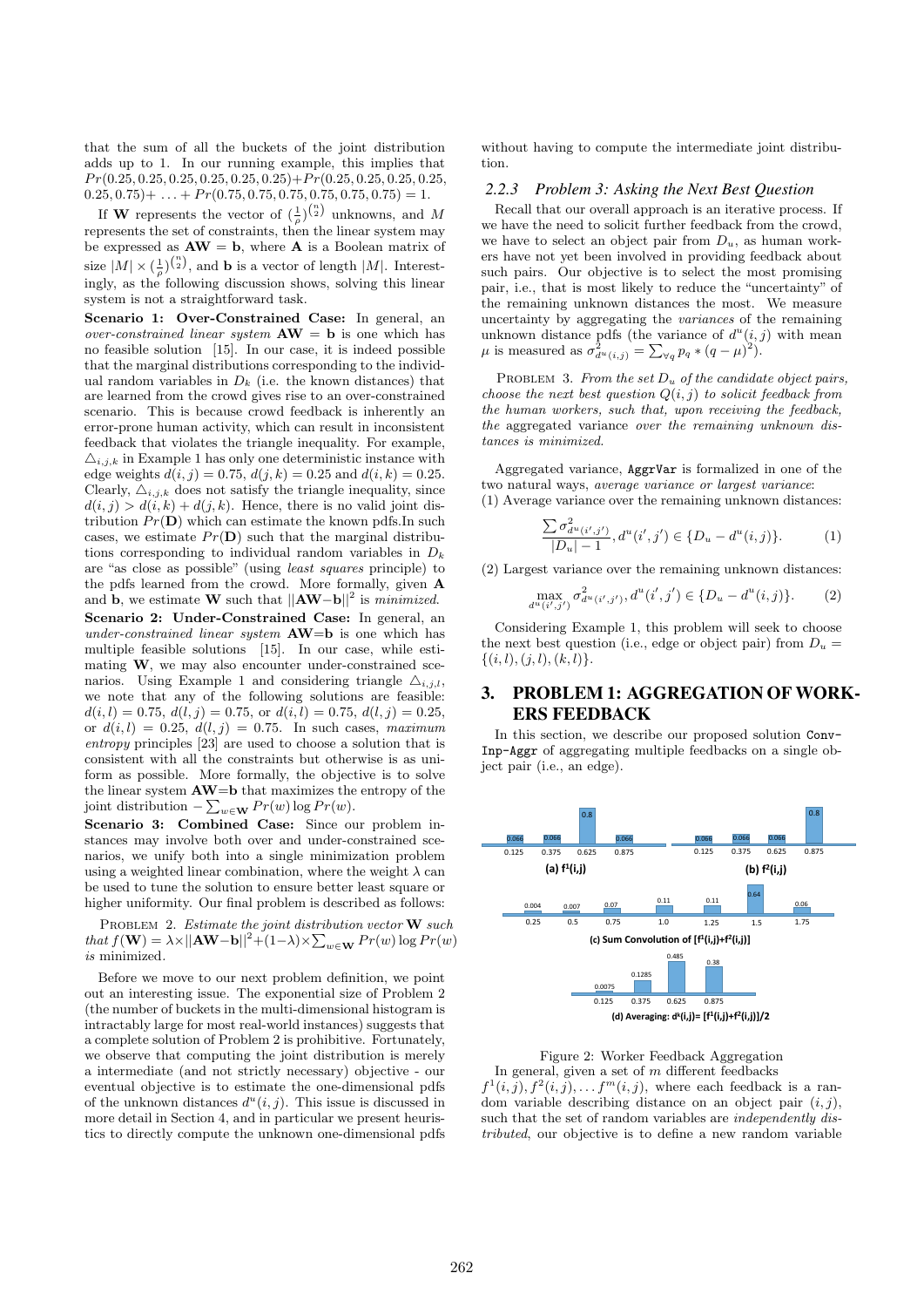whose distribution represents the *average* of the underlying input pdfs, i.e., pdf of  $\frac{f^1(i,j)+f^2(i,j)+...+f^m(i,j)}{m}$ . The independence assumption allows us to use the prior technique of sum-convolution [1] to obtain the sum of the input pdfs and then averaging that convolved pdf to obtain the average.

Algorithm 1 Conv-Inp-Aggr

- 1: **Input:** Set of m feedbacks for  $(i, j)$ .
- 2: Perform a sequence of  $m-1$  Sum-convolutions over the feedback pdfs.
- 3: Calculate  $d^k(i, j)$  by re-calibrating the resultant pdf of previous step into pre-specified adjusted range. This step require averaging over the bucket values and reallocate the probability masses accordingly.
- 4: return  $d^k(i,j)$

We illustrate this approach using the first two feedbacks for the pair  $(i, j)$  in our running example in Figure 1(a). The first worker's feedback (denoted as  $f^1(i, j)$ ) of 0.55 is converted into a pdf. This is shown in Figure  $2(a)$  as a 4bucket histogram (i.e., with  $\rho = 0.25$ , buckets with boundaries  $[0-0.25]$ ,  $[0.25-0.5]$ ,  $[0.5-0.75]$ ,  $[0.75-1.0]$ , and centers at 0.125, 0.375, 0.625, 0.875 respectively). As the feedback value  $0.55$  is in  $[0.5-0.75]$ , we can assign a probability mass of 1 to this bucket, and 0 to all other buckets. However, if we have prior information that the worker is only correct 80% of the time (correctness probability  $p = 0.8$ ), we can assign a probability mass of 0.8 to the bucket  $[0.5 - 0.75]$ , and distribute the remaining probability mass uniformly among the remaining three buckets. This latter approach is used to generate the pdf illustrated in Figure  $2(a)$ . Similarly, Figure 2(b) shows the pdf for feedback 2 of  $(i, j)$ .

The sum-convolution of these two pdfs is presented in Figure 2(c). Since the centers of the buckets of each of the individual pdf are between [0.125, 0.875], their sum can be any value between  $[0.25, 1.75]$ . For each discrete value x between [0.25, 1.75], the probability of  $f^1(i, j) + f^2(i, j)$  equal to x is calculated by computing the joint probability of  $f^1(i, j) = x'$ and  $f^{2}(i, j) = x^{n}$ , such that,  $x' + x^{n} = x$ .

With  $m = 2$  feedbacks, the bucket values are then reassigned to the centers as follows:  $0.25 \rightarrow 0.125$ ,  $0.5 \rightarrow 0.25$ ,  $\ldots$ , 1.75  $\rightarrow$  0.875. After this is done, if we have a transformed bucket center with non-zero probability that does not correspond to any of the input buckets, then the mass of that bucket is redistributed to its closest bucket. When two buckets are equally close, the mass is equally divided between the two buckets. As an example, since  $1.0 \rightarrow 0.5$ after averaging, but 0.5 does not correspond to any bucket center, the probability mass of  $Pr(f^1(i,j) + f^2(i,j) = 1.0)$ gets uniformly split between its two closest centers 0.375 and 0.625. The resultant distribution is given in Figure 2(d).

Figure 1(b) shows the aggregation results for  $(i, j)$  of Figure 1(a) with worker being completely accurate  $(p = 1.0)$ and with  $\rho = 0.5$ .

Running Time: If each pdf is approximated using an equi-width histogram of width  $\rho$ , the time to perform average convolution involving m different pdfs is  $O(m \times 1/\rho^2)$  [1].

# 4. PROBLEM 2: ESTIMATION OF UNKNOWN DISTANCES

In this section, we present our proposed solutions of the problem 2- i.e., how to estimate the distance of the unknown

object pairs from the given known distances. Using Example 1, this step is to estimate three unknown distances  $D_u = \{(i, l), (j, l), (k, l)\}\,$  by leveraging the three known distances. We present two alternative solutions - an optimal solution by computing joint distribution that is exponential to the number of object pair  $\binom{n}{2}$ , and a much faster heuristic alternative.

### 4.1 Algorithms for Optimal Solution

Recall our proposed formulation in Section 2.2 and note that the optimal solution of computing the unknown distances is to first produce a joint distribution  $Pr(D)$  on a high-dimensional space over all  $\binom{n}{2}$  object pairs. This is due to our underlying abstraction that assumes that all objects are connected to each other which gives rise to a complete graph - hence the distribution of an unknown edge can not simply be learned in isolation. Once the joint distribution is obtained, the unknown pdfs are to be computed as marginals from the joint distribution. We investigate and design algorithms for the following two scenarios:

(1) As demonstrated in Example 1, our problem can unfortunately be both over as well as under-constrained. In fact, when the known pdfs are inconsistent (i.e., do not satisfy triangle inequality), there may not be any feasible solution to compute  $Pr(D)$  that satisfies all the known pdfs. At the same time, a part of our solution space may still be underconstrained, especially the part that involves the unknown pdfs where multiple feasible solutions may exist.

(2) For the special case when the known pdfs are consistent, the scenario is merely under-constrained and may have multiple feasible solutions, as we describe in Section 4.1.2.

# *4.1.1 Combined Case*

For this scenario, the problem of computing the joint distribution is formalized as an optimization problem (Problem 2) with the objective to minimize a weighted linear combination of least square and negative entropy (notice  $-Pr(w) \log Pr(w)$  is the entropy), i.e.,  $f(\mathbf{W}) = \alpha \times ||\mathbf{A}\mathbf{W} - \mathbf{A}\mathbf{W}||$  $||b||^2 + \beta \times \sum_{w \in \mathbf{W}} Pr(w) \log Pr(w)$  is to be minimized. The first part of the formulation is designed for the over-constrained settings, i.e., we satisfy the known pdfs as closely as possible if there is no feasible solution, whereas the second part of the formulation is to handle under-constrained nature of the problem through maximum entropy modeling that will choose the joint distribution model that is consistent with all the constraints but otherwise is as uniform as possible. From the joint distribution  $Pr(D)$ , we obtain the unknown distance pdfs by computing appropriate marginals.

LEMMA 1.  $f(\mathbf{W})$  is convex.

PROOF. (Sketch) It can be shown that the linear aggregation of two convex functions is always convex [3], which proves the above lemma.  $\square$ 

Algorithm LS-MaxEnt-CG: Based on Lemma 1  $f(\mathbf{W})$  is convex. We propose Algorithm LS-MaxEnt-CG, by appropriately adapting nonlinear conjugate gradient algorithms [27, 10] that are popular iterative algorithms to solve such nonlinear convex optimization problems. The overall pseudocode is presented below in Algorithm 2.

Using Example 1 with  $\rho = 0.5$ , the joint distribution produces the probability for each of the  $2^6$  buckets that sum up to 1. From this joint distribution, the marginal distributions can be computed for the three unknown edges.  $(i, l)$ :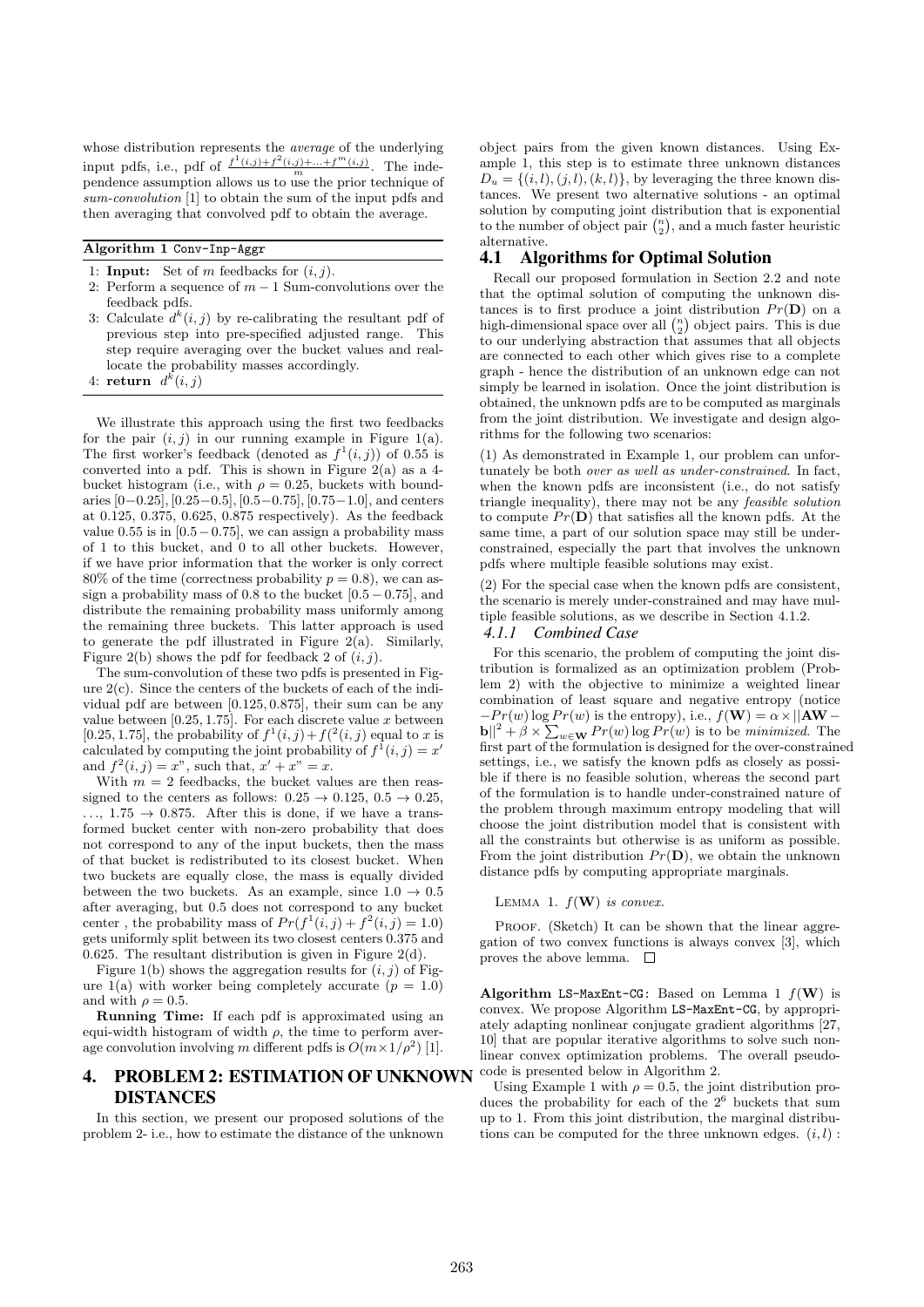#### Algorithm 2 LS-MaxEnt-CG

- 1: **Input:** matrix  $A$ , constraint vector  $b$ , vector  $W$  with  $\frac{1}{\rho}$ <sup>( $\frac{\overline{n}}{2}$ </sup>) unknown variables, tolerance error  $\eta$ .
- 2: Initialize  $W$  with the steepest direction in the first iteration  $\Delta W_0 = -\nabla_{\mathbf{W}} f(\mathbf{W}_0)$
- 3: In the *i*-th iteration, compute  $\beta'_i$  using Fetcher-Reeves method [11].
- 4: Update the conjugate direction:  $s_i = \Delta \mathbf{W}_i + \beta'_i s_{i-1}$ .
- 5: Perform a line search to obtain  $\alpha'_i$ ,  $\alpha'_i = \arg\min_{\alpha'} f(\mathbf{W}_i + \alpha')$  $\alpha's_i$ ).
- 6: Update the position:  $\mathbf{W}_{i+1} = \mathbf{W}_i + \alpha'_i s_i$
- 7: Repeat Steps  $3-7$  to until the *error*  $\leq \eta$ .
- 8: return  $f(\mathbf{W})$

 $[0.25: 0.366, 0.75: 0.634], (j, l): [0.25: 0.366, 0.75: 0.634],$  $(k, l) : [0.25 : 0.366, 0.75 : 0.634].$ 

Running Time: It has been shown in [10] that conjugate gradient has a running time complexity of  $O(m'\sqrt{\kappa})$ , where  $m'$  is the number of non-zero entries in the matrix **A** and  $\kappa$ is the number of iteration before convergence. However, in our case, as described in Section 2.2, the size of the input matrix A itself is exponential to the number of object pairs. *4.1.2 Under-Constrained Case*

For the under-constrained settings, the optimization function becomes simpler, with the objective to maximize entropy  $f(\mathbf{W}) = -\sum_{w \in \mathbf{W}} Pr(w) \log Pr(w)$ , while satisfying the known constraints. Each constraint  $C_i$  is a restriction on some subset of these possible  $(\frac{1}{\rho})^{\binom{n}{2}}$  cells to sum up to some observed value  $p(C_i)$ . More specifically, each  $C_i =$  $\sum(w_i \times I_{i,j})$ , where  $I_{i,j} = 1$  if j-th cell is included in the constraint  $C_i$ , and 0 otherwise.

Algorithm MaxEnt-IPS: It has been shown that the objective function always has a unique solution as long as the constraints are consistent [21]. Of course, this problem can be solved using a general purpose optimization algorithm. However, we propose MaxEnt-IPS, an iterative proportional scaling (or IPS) algorithm [23, 21] that exploits the structural property of the objective function and uses the observation that the optimal  $w_i$  values can be expressed in the following product form.

$$
w_j^{\mu} = \mu_0 \Pi_{C_i} \mu_i^{I_{i,j}}
$$

For each constraint  $C_i$ , there is a constraint  $\mu_i$  that gets updated inside the IPS algorithm and  $\mu_0$  is a normalization constant to ensure that all cells add up to 1. This algorithm iteratively updates the  $\mu_i$ 's and the cell values  $w_i$ 's. It is guaranteed to converge to the optimal solution as long as all constraints are consistent. Once the histogram buckets W and hence the joint distribution  $Pr(D)$  is computed, the unknown marginals are obtained similarly as before. We omit further details and the pseudo-code for brevity but refer to [23, 21] for for more information on the IPS method.

MaxEnt-IPS does not converge for the input presented in Example 1 (b), as it is over-constrained. However, if we modify the example such that the aggregated feedback for  $(j, k)$  is 0.75 instead of 0.25, then the following outputs are obtained for the three edges:  $(i, l) : [0.25 : 0.333, 0.75 :$  $(0.667),(j,l)$  :  $[0.25:0.333,0.75:0.667], (k,l) : [0.25:$ 0.333, 0.75 : 0.667].

Running Time: The maximum entropy modeling is known

to be NP-hard [18]. The MaxEnt-IPS algorithm terminates based on the convergence of all the  $\mu$ 's. In each iteration it makes updates to all the buckets in the joint distribution, which is exponential in size  $(O(\frac{1}{\rho})^{\binom{n}{2}})$ ). If MaxEnt-IPS requires  $\kappa$  iterations to converse, the asymptotic complexity of this algorithm is exponential, i.e.,  $O(\kappa \times (\frac{1}{\rho})^{\binom{n}{2}})$ .

### 4.2 Efficient Heuristic Algorithm

Both the problem variants and their respective solutions studied in Sections 4.1.1 and 4.1.2 first compute the joint distribution over an  $\binom{n}{2}$ -dimensional space as optimization problems. After that, the unknown distributions are computed from the joint distribution. Even with  $n = 5$  objects and  $\rho = 0.5$ , the joint distribution is to be computed on an  $2^{5 \choose 2} = 2^{10}$  dimensional space. Due to its exponential nature, computing the joint distribution is practically impossible as  $n$  increases. As a realistic alternative, we next present Tri-Exp, an efficient heuristic algorithm that avoids computing the entire joint distribution, but explores the individual triangles in a greedy manner to estimate the pdfs of the unknown edges. The pseudo-code is presented in Algorithm 3.



Figure 3: Example to Illustrate Tri-Exp

While Algorithm Tri-Exp avoids computing the joint distribution and instead performs a greedy exploration over the individual triangles one-by-one, there are still considerable challenges - each unknown object pair (edge) is involved in  $n-2$  different triangles (with different triangle inequality constraints) and the algorithm must be adapted to estimate the pdf of the unknown edge such that it satisfies all the triangles. In particular, it encounters two scenarios.

Scenario 1: During execution, the algorithm may encounter some triangles which have two edges already known and only the third edge is to be estimated. For such cases, the algorithm will greedily select that unknown edge that completes the highest number of triangles, once estimated. When an unknown edge is involved in multiple triangles with two edges known for each triangle, then the final estimated pdf must satisfy the triangle inequality property of all the triangles. We first estimate the pdf of the unknown edge considering each triangle, following which the final pdf is computed by performing the sum-convolution and averaging the convolved pdf (recall Section 3), such that the triangle inequality property is satisfied for all the triangles.

Scenario 2: Another scenario that is likely to occur is when there only exists triangles with two unknown edges. In such cases, both of the unknown edges are jointly estimated, by relying on the known edge.

Solution Considering Scenario 1: As an example, consider Figure 3 and note that based on this greedy selection, at the very first iteration, it will select  $(i, k)$  for estimation, as that will complete at least one triangle  $\Delta_{i,k,l}$  (because,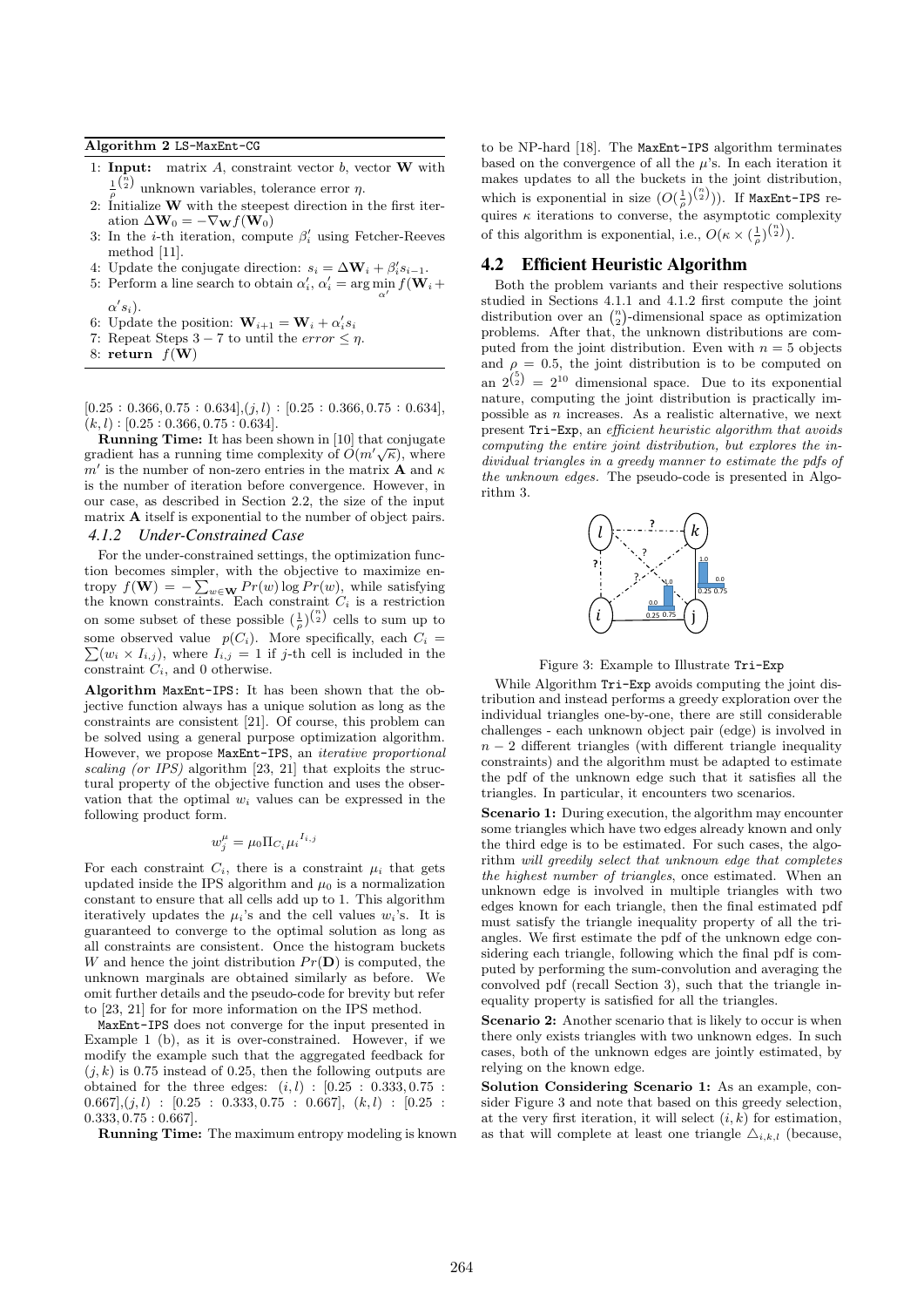the two edges of this triangle are already known and the third edge is to be estimated), whereas none of the other unknown edges will complete any triangle. Considering triangle  $\Delta_{i,j,k}$ , the algorithm will have to apply the triangle inequality property to select the possible ranges of values that  $(i, j)$  is allowed to take.

Our method will estimate the pdf of  $(i, k)$  as  $Pr((i, k) =$  $(0.25) = 0.0, Pr((i, k) = 0.75) = 1.0$  considering  $\Delta_{i,j,k}$ . After that,  $(i, k)$  should also be estimated considering another triangle  $\Delta_{i,l,k}$ . The final pdf of  $(i,k)$  must satisfy the triangle inequality property of both of these triangles.

Algorithm 3 Tri-Exp: heuristic distance estimation algorithm

- 1: Input: known and unknown distance edges.
- 2: if There exists triangles with one unknown and two known edges then
- 3: Greedily select that unknown edge and estimate it such that it results in the maximum number of triangles with all known edges
- 4: else
- 5: When no such triangle is found, consider a triangle and estimate two unknown edges jointly
- 6: end if
- 7: Perform sum convolution and averaging for all associated triangles such that triangle inequality is satisfied
- 8: Repeat steps 2 − 7 until all edges are estimated
- 9: return distance edges

Solution Considering Scenario 2: Consider Figure 3 again and assume that  $(i, k)$  is estimated in iteration one. Even after that, both  $\Delta_{i,j,l}$  and  $\Delta_{j,k,l}$  have two unknown edges.

In  $\Delta_{i,k,l}$ , where both  $(k, l)$  and  $(j, l)$  are unknowns and are to be estimated using the pdf of the known edge  $(j, k)$ . Without further knowledge, we calculate the joint distribution for  $(j, l)$  and  $(k, l)$  by assigning uniform probability to each of these possible values. Once, we get the joint distribution, we calculate the pdfs for both  $(j, k)$  and  $(j, l)$  which will be exactly equal to each other, which is  $\{0.25: 0.5, 0.75: 0.5\}.$ As before, when multiple triangles are involved with an unknown edge, the pdf of that edge needs to be estimated considering triangle inequality property of all the involved triangles.

Tri-Exp outputs the following pdfs for the example in Figure  $3$   $(i, k)$  :  $[0.25: 0.5, 0.75: 0.5]$ ,  $(k, l)$  :  $[0.25: 0.61, 0.75:$  $(0.39], (j, l) : [0.25:0.43, 0.75:0.57], (i, l) = [0.25:0.4, 0.75:0.45, 0.45:0.45]$ 0.6]

**Running Time:** Time complexity of Tri-Exp is  $O(|D_u|(n \times$  $\frac{1}{\rho}^2 + log(|D_u|)$ , where  $|D_u|$  is the number of unknown pairs,  $\rho$  is the histogram-width, and n is the number of objects. At worst case,  $|D_u| = O(n^2)$ ; in such cases, the algorithm takes cubic time to run. Nevertheless, this analysis shows that the running time of Tri-Exp is substantially superior than its exponential counterparts, LS-MaxEnt-CG or MaxEnt-IPS.

# 5. PROBLEM 3: ASKING THE NEXT BEST **OUESTION**

If there is still considerable "uncertainty" in the learned / estimated distances and we have an opportunity to solicit additional feedback, we investigate (in this third problem) which object pair should we choose to solicit the next feed-

back on. There are several variants of this problem. In the online variant, we have the liberty of asking one question at a time and continue the process until all initially unknown pdfs converges "satisfactorily", or a budget  $B$  expires. The budget could be used to specify a limit on the number of questions to be asked, or the maximum number of workers to be involved. In the offline variant, we need to decide all questions ahead of time so that the fixed budget expired. In the hybrid variant, we could solicit workers feedbacks for several batches of say  $k$  questions per iteration. In this paper we mainly focus on the online variant, but also present a simple extension to solve the offline problem.

Modeling Possible Worker feedback: Recall the definition of Problem 3 and note that from a given candidate set of questions  $D_u$  (where each question is on an object pair), the problem is to select that question which minimizes the aggregated variance AggrVar most. The challenge, however, is to be able to anticipate possible workers responses that is currently unknown, to be able to guide the optimization problem. A question  $Q(i, j) \in D_u$  is essentially a random variable whose distribution has been estimated already by solving Problem 2. Without any further information, the framework has the following limited options to make guesses about future responses of the workers:

(1) The response pdf from the  $m$  workers, when aggregated, will be the same as the current estimated pdf of  $d^u(i, j)$ . Under this scenario, the framework does not learn anything new about  $d(i, j)$  and hence AggrVar remains unchanged. We therefore do not use this option in our algorithm.

(2) The aggregated response of the worker will be identical to some measures of the current pdf that dictates its central tendency; for example the *mean*  $\mu$  of the current pdf can used as the anticipated value of the future aggregated feedback.

In this latter case, the pdf of  $d^u(i, j)$  changes (its variance becomes 0), and it is also likely to affect the pdfs of other edges (i.e., the joint distribution changes). More intuitively, when a pdf is represented by its mean, the other pdfs (edges) involved with it are likely to demonstrate lower divergence, hence tighter distribution. As described later, this option is used in our algorithm for selecting the next best question.

Consider a very simple example with 3 objects  $(i, j, k)$ that satisfy triangle inequality such that  $(i, j)$ :  $Pr(d(i, j) =$  $(0.125) = 1; (i,k) : Pr(d(i,k) = 0.125) = 0.9, Pr(d(i,k) = 0.125)$  $(0.375) = 0.1$ . To satisfy triangle inequality, the pdf of the third edge  $(j, k)$  must be between [0.0, 0.5]. However, if we substitute  $(i, k)$  with its mean 0.15 (considering it as a candidate question), the pdf of  $(j, k)$  becomes tighter and only between  $[0, 0.275]$ . It is easy to notice that the latter pdf of  $(j, k)$  will result in a smaller variance in comparison with the former one.

Algorithm Next-Best-Tri-Exp: The algorithm for computing the next best question runs in iteration and considers each candidate question  $Q(i, j)$  in turn. Then, it considers the impact of changing the current pdf of the object pair to its mean (to emulate workers' feedback). This is done by re-estimating the pdfs in  $D_u - d^u(i, j)$ . For that, it uses a sub-routine to solve Problem 2, described in Section 4 using any of LS-MaxEnt-CG, MaxEnt-IPS, or Tri-Exp algorithms. Once the unknown pdfs in  $\{D_u - d^u(i,j)\}$  are re-estimated, it computes AggrVar using either Equation 1 or 2 and maintains the so-far best question by choosing the minimum.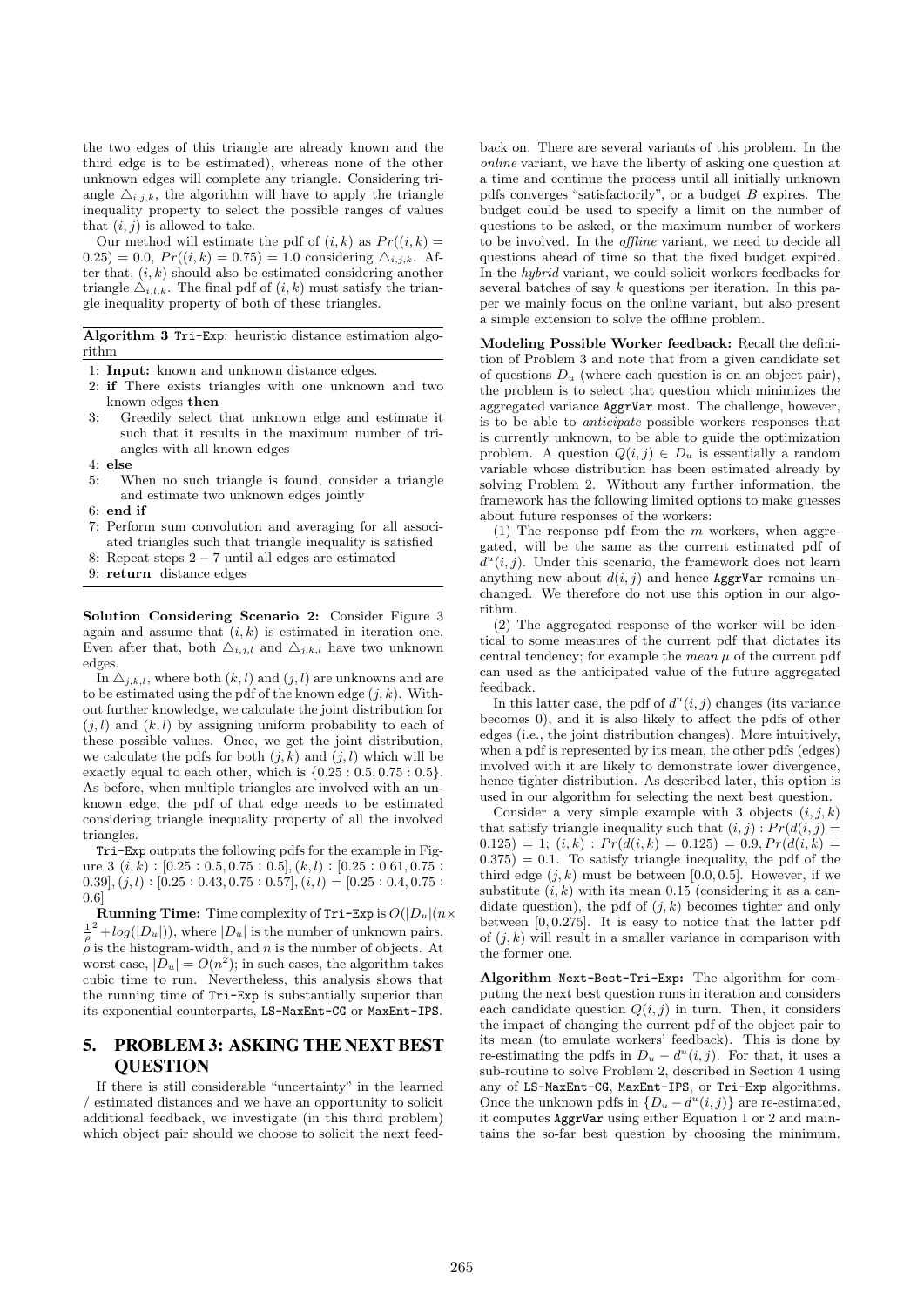Once all the candidates are evaluated, the best candidate is the one that results in the smallest AggrVar. The pseudocode is presented in Algorithm 4. Using Example 1, this

Algorithm 4 Next-Best-Tri-Exp: Selecting the next best question

- 1: Input: known and estimated distance edges.
- 2: for  $d^u(i, j) \in D_u$  do
- 3: Replace the distribution of  $d^u(i, j)$  by its mean
- 4: Select  $d^u(i, j) = \operatorname{argmax}_{\forall d^u(i, j) \in D_u} \operatorname{AggrVar}(d^u(i, j))$ as the candidate question
- 5: end for
- 6: return  $d^u(i, j)$

returns  $(i, l)$  as the next best question, as that minimizes the AggrVar based on both formulation of aggregated variance. Running time: To choose the next best question,

this algorithms has to evaluate each candidate question in  $D_u$ . The primary computation time in each candidate question is taken to invoke an algorithm to solve Problem 2 as a subroutine. Therefore, the running time of this algorithm is asymptotically  $O(|D_u| \times$  running time of the sub-routine).

Extension to the Offline Problem: If we need to decide how to spend all the budget  $B$  ahead of time, we need to decide all the questions offline, we note that the problem becomes computationally more challenging, as there will be an exponential number of possible choices  $\binom{\binom{|D_u|}{B}}$ , assuming the budget allows for  $B$  questions) and the ordering of the questions also matters in reducing aggregate variance. However, a simple extension to our current algorithm can effectively solve this offline problem, where we run our online solution  $B$  times to select the best  $B$  questions greedily. We present experiments on this regard and show that our proposed solution can be effective in solving the offline problem.

# 6. EXPERIMENTAL EVALUATION

Our development and test environment uses python 2.7 on a Linux Ubuntu 14.04 machine, with Intel core i5 2.3 GHz processor and a 6-GB RAM. All values are calculated as the average of three runs.

#### 6.1 Datasets Description

We use three real world datasets and one synthetic dataset for our experiments. (1) Image: The real world dataset is obtained from the PASCAL database<sup>2</sup>. A total of 24 images of 3 different categories are extracted. We generate 3 subsets of size 10, 5, 5 for which we have solicited all pair distance information. Each pair is set up as a HIT (human intelligence task) in Amazon Mechanical Turk (AMT) and we solicit 10 different workers' feedback on the similarity of the images. A total of 50 different workers are involved in this study. (3) SanFrancisco: We choose 72 locations from the city of San Francisco and crawl traveling distances (bothways) among all pair of locations (2556 pairs) using google api<sup>3</sup> . The purpose this dataset is to validate the scalability of our algorithms. Here, we use the traveling distances as worker feedback instead of explicitly soliciting the workers' feedback. (2) Cora: This is a real world publication dataset of 1838 records, 190 real world entities. We use this

dataset to compare our algorithms with Entity Resolution algorithms in [24]. We choose 3 random instances of this dataset with 20 records, which constitutes of 190 edges. We apply our algorithms in these instances and present our results. (4) Synthetic: We generate a large scale synthetic dataset for performing efficiency experiments. Here, we vary from 100 to 400 objects which gives rise from 4950 to 79800 object pairs.Additionally, another small synthetic dataset of 5 objects with 10 edges is generated.

#### 6.2 Implemented Algorithms

(1) Worker Feedback Aggregation: We consider the following algorithms:

(i) Conv-Inp-Aggr: This is our proposed convolution based solution to aggregate workers feedback that is described in Section 3.

(ii) BL-Inp-Aggr: We implement a baseline algorithm that creates aggregated pdf by calculating the average probability over each discrete bucket center of the input pdfs. Here we ignore the ordinal nature of the feedback scale and treat each bucket as a categorical value.

(2) Estimation of Unknown Edges: We are unaware of any related works that study distance estimation in probabilistic settings.

(i) Tri-Exp: This algorithm is described in Section 4.2.

(ii) LS-MaxEnt-CG: This algorithm is designed to estimate the unknown edges considering both over and under constrained settings, described in section 4.1.1.

(iii) MaxEnt-IPS: This algorithm, described in section 4.1.2, refers to the optimal estimation of unknown edges considering only under-constrained settings.

(iv) BL-Random: We design a baseline algorithm that is similar to Tri-Exp. It estimates the unknown edges considering triangles; however, unlike Tri-Exp (which first attempts to consider the edges that complete the highest number of triangles), BL-Random arbitrarily chooses unknown edges and estimates them.

(3) Asking the Next Best Question: These algorithms are designed to demonstrate the effectiveness of the next best question in reducing AggrVar, as described in Section 5. As LS-MaxEnt-CG and Maxent-IPS are computationally prohibitive, we implement Tri-Exp and BL-Random as subroutines to decide the next best questions. We divide these algorithms into two parts - Online and Offline.

Online Algorithms: Here we solicit one question at a time to the crowd (i) Next-Best-Tri-Exp: This is our proposed solution in Section 5 that uses Tri-Exp at each iteration as the subroutine to re-estimate the unknown edges. (ii) Next-Best-BL-Random: This is again our proposed solution in Section 5 that uses BL-Random at each iteration as the subroutine.

Offline Algorithms: Here we solicit a set of questions ahead of time. (i) Offline-Tri-Exp: This is the offline variant of Next-Best-Tri-Exp described in Section 5.

(4) Entity Resolution(ER): As discussed in Section 7 on related works, under certain circumstances the problem of entity resolution, in particular the techniques proposed in [24], may be considered a special case of the distance estimation problem considered in this paper. Consequently, we experiment with the following algorithms:

(i) Next-Best-Tri-Exp-ER: This is a modified vesion of Next-Best-Tri-Exp algorithm where we find the number of questions that need to be asked so that Aggr-Var is zero.

<sup>2</sup>http://host.robots.ox.ac.uk/pascal/VOC/databases.html <sup>3</sup>https://developers.google.com/maps/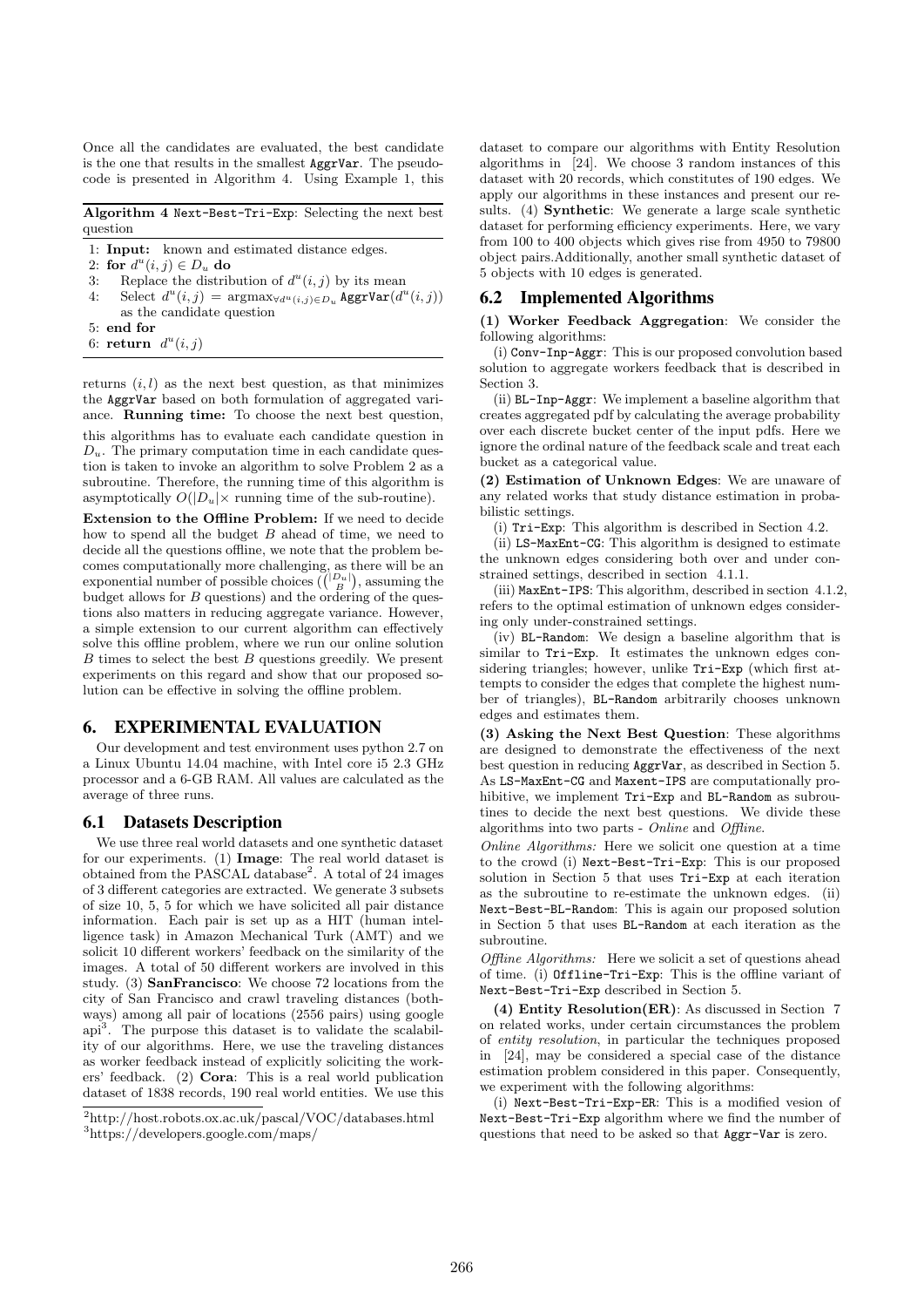(ii) Rand-ER : We implement the Random algorithm from [24]. We call this algorithm Rand-ER. This algorithm has a proven complexity of  $O(nk)$ , where *n* denotes the number of objects and  $k$  denotes the number of clusters/similar entities.

# 6.3 Experimental Set up

Parameter Settings: Unless otherwise mentioned, we assume  $\rho = 0.25$ . In other words, there are 4 equi-width buckets with bucket range  $[0.0 - 0.25)$ ,  $[0.25 - 0.5)$ ,  $[0.5 - 0.75)$ , [0.75 − 1.0) with centers at 0.125, 0.375, 0.625 and 0.875. Depending on the value of  $p$  (worker correctness), the distribution of the known edges are created. For example, if a worker provides a feedback of 0.8, with  $p = 60\%$ , that edge is created by assigning probability of 60% on distance 0.875, and the remaining 40% probability is uniformly assigned to the other buckets. In practice, correctness probability can be obtained by asking a set of screening questions and then by averaging their accuracy. The weight of  $\lambda$  is set to 0.5 (unless otherwise stated) for Problem 2.

Quality Experiments:(i)Worker Feedback Aggregation: We use real data for this experiment as this dataset contains multiple workers feedback. We consider each triangle in isolation where all the edge distances are known. Hence, for each edge with 10 different feebacks, we know the ground truth distribution. We use Conv-Inp-Aggr and BL-Inp-Aggr for aggregating two out of the three edges. Based on our respective algorithm, we estimate the third edge. We then compute the  $\ell_2$  error of our estimated edge from the ground truth distribution for the third edge. (ii) Unknown Edge Estimation: Since LS-MaxEnt-CG, MaxEnt-IPS are exponential in the number of object pairs (i.e.,  $S^{nC_2}$ ), we have to limit our settings to a very small dataset with  $n = 5$  nodes and 10 edges. We use the small Synthetic dataset, as well as a subset of real world dataset for this experiment. For the Synthetic dataset, we consider MaxEnt-IPS as the optimal solution, and compare the effectiveness of the other three algorithms by calculating the average  $\ell_2$  error over the unknown edges, compared to the optimal. Out of the 10 edges, we randomly mark 4 edges as known (and create their distribution as described before), and estimate the remaining 6 unknown edges. For the Image dataset, all ground truth distributions are known for the selected 5 objects. Like above, we mark 4 randomly chosen edges to be known and estimate the remaining 6 edges by considering the 4 different algorithms. As before, we present the average  $\ell_2$  error - but this time in comparison with the ground truth. (iii) $As\,$ the Next Best Question: We use the SanFrancisco dataset for which we have all pair of ground truth information. At each step, we replace the step of asking a question to the crowd by the ground truth information. The default value of p is 1.0 and the default budget  $B = 20$  questions. Number of known edges is is set to 90% of the total edges.

Application to ER: We use Cora dataset to perform comparison with ER methods. We assume that each edge is described by a pdf with two ordinal buckets 0 (duplicate) and 1 (not duplicate). We use number of questions as our metric which is widely used in ER literature. This value describes the number of questions to be asked before all the entities are resolved. We use 3 random smaller instances of size 20 Cora dataset to evaluate our algorithm.

Scalability Experiments: We use the large scale synthetic dataset for the scalability experiments. We vary the

following 4 parameters: (i) number of objects  $n$ . (ii) number of buckets  $b'$  to approximate the pdfs. (iii) number of unknown edges  $|D_u|$ . (iv) worker correctness p. When one of these aforementioned parameters is varied, the other three are kept constant. The default values for these 4 parameters are,  $n = 100$ ,  $|D_u| = 40\%$  of all edges,  $b' = 4$ ,  $p = 0.8$ . Please note that we primarily present the scalability results for Tri-Exp and BL-Random, as LS-MaxEnt-CG and MaxEnt-**IPS** takes 1.5 days to converge even when  $n = 6$ .

### 6.4 Results

# *6.4.1 Summary of Results*

Quality Experiments: Our first experiment on aggregating feedback suggests the superiority of Conv-Inp-Aggr over BL-Inp-Aggr. For unknown edge estimation, the results indicate that both Tri-Exp and LS-MaxEnt-CG perform better than the baseline BL-Random. For both of them, we observe that with higher worker accuracy (correctness)  $p$ , the error increases for all these competing algorithms. While this may appear counter-intuitive, our post-analysis indicates that this is due to the probabilistic nature of our proposed framework and the algorithms, which are most effective, when the workers responses are truly probabilistic. For the third problem, with more questions asked, the AggrVar reduces. In both of these aforementioned scenarios, Next-Best-Tri-Exp convincingly outperforms Next-Best-BL-Random.

Application to ER: Our result demonstrates that Rand-ER outperforms Next-Best-Tri-Exp-ER. This is expected since our method is designed to solve a more general problem than ER methods - the ER method assumes no worker uncertainty (i.e., workers are always 100% accurate), and it is dependent on the notion of transitive closure, which is a very special case of triangle inequality.

Scalability Experiments: We show that Tri-Exp performs reasonably well with the increasing number of objects, buckets, known edges, or worker correctness. The computation time of BL-Random is similar to that of Tri-Exp, while Tri-Exp is qualitatively superior. Therefore, we only present the results of Tri-Exp in these experiments. The algorithms that rely on computing joint distribution LS-MaxEnt-CG,

MaxEnt-IPS do not converge beyond a very small number of objects  $(n = 5)$  even in days.

### *6.4.2 Quality Experiments*

(i) Worker feedback aggregation: Figure  $4(a)$  shows that Conv-Inp-Aggr consistently outperforms the baseline.

(ii) Estimating Unknown Edges: We present the results for estimating unknown edges in Figure 4(b) and 4(c). For the synthetic data, LS-MaxEnt-CG is superior to the other two methods, while Tri-Exp outperforms BL-Random. The pattern remains the same for the real data as both LS-MaxEnt-CG and MaxEnt-IPS exhibit superiority over BL-Random. Tri-Exp peforms reasonably well for real data. The fact that LS-MaxEnt-CG is the best performing algorithm for the real data demonstrates that, in reality, workers may indeed provide inconsistent feedback that do not obey triangle inequality, hence our proposed optimization model is appropriate to capture that settings.

(iii)Asking the Next Best Question: We first compare our online algorithms Next-Best-Tri-Exp and Next-Best-BL-Random.

(a) Varying  $p$ : We vary  $p$  and present **AggrVar** considering maximum variance. Figure  $6(a)$  presents the results for this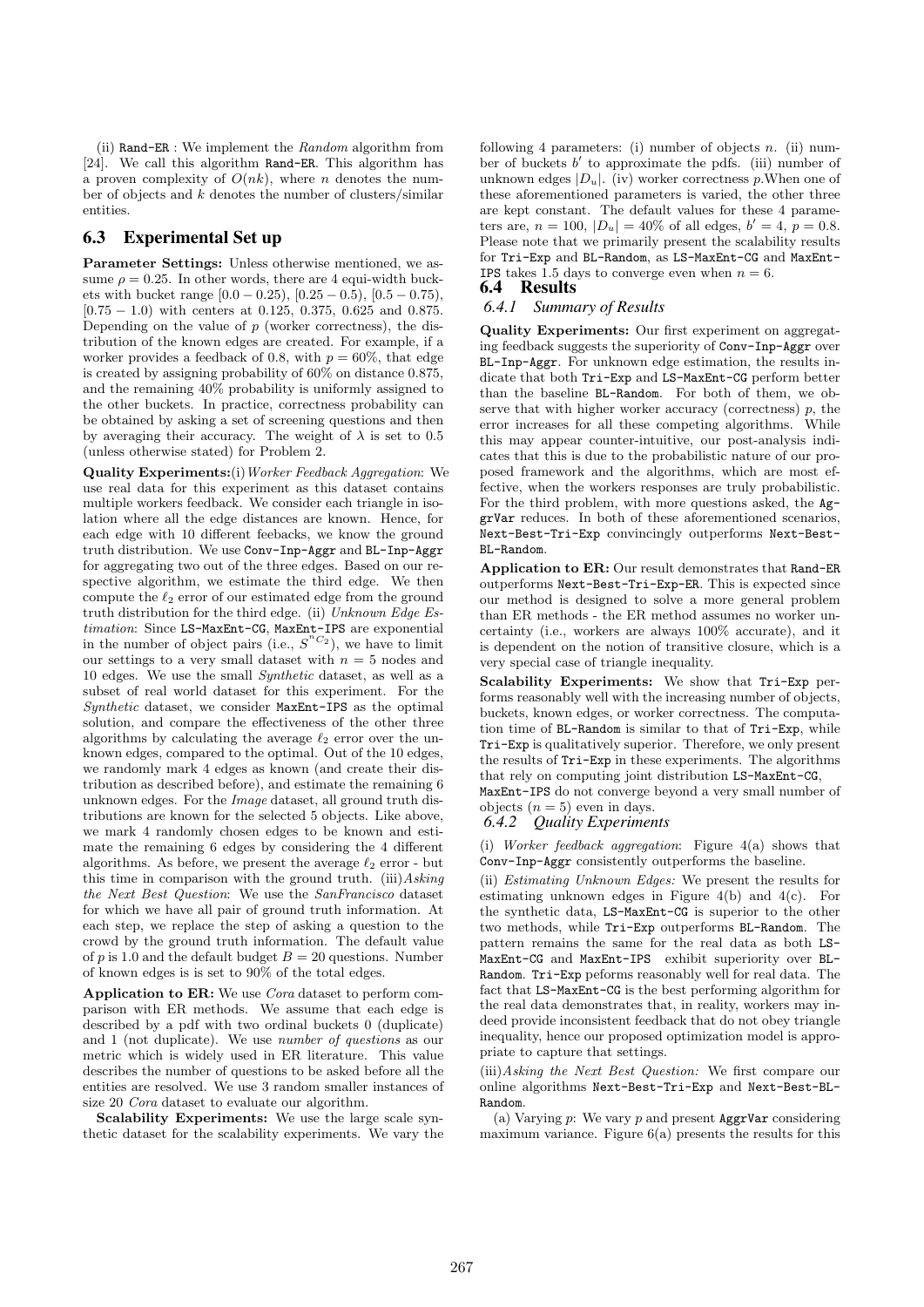

Figure 4: Quality Experiments: i)Worker Feedback Aggregation ii) Unknown Edge Estimation



Figure 5: Experiments for validating Offline algorithms and Entity Resolution

experiment. While the maximum variance for Next-Best-BL-Random and Next-Best-Tri-Exp decreases with increasing worker accuracy, latter performs better than the former. For average variance, we encounter the same pattern. Hence, we omit the results for brevity.

(b) Varying  $B$ : Our goal here is to test how AggrVar reduces with the increasing number of questions (budget B). Figure  $6(b)$  and Figure  $6(c)$  present the outcome of these experiments. It is interesting to observe that with a fairly small number of questions, the AggrVar reduces drastically and the system reaches a stable state.

(c) Online vs Offline Experiment: Figure 5(a) presents the result. As expected, Next-Best-Tri-Exp performs better than the Offline-Tri-Exp, but with very small margin. This result proves that Offline-Tri-Exp is very suitable for traditional crowdsourcing framework as online algorithms have high latency.

iv) Entity Resolution: Figure 5(b) shows the results for Entity Resolution. Although Next-Best-Tri-Exp-ER performs a little worse than Rand-ER, we argue that our method is not optimized for finding duplicate entities. Please notice that our method can be applied to find duplicate entities while it is not possible vice versa.

### *6.4.3 Scalability Experiments*

(i) Worker feedback aggregation: We observe that the time to aggregate workers feedback is akin to the triangle computation time of Tri-Exp. For brevity, we omit the details. (ii) Unknown Edge Estimation: We observe that both heuristic algorithms are equally efficient. Hence, we just present the results of  $Tri-Exp.$  (a) Varying n: Figure 7(a) presents these results and indicates that Tri-Exp converges in a reasonable time, even for higher values of  $n$ .

(b) Varying  $b'$ : Figure 7(b) presents these results and indicates that  $Tri-Exp$  scales well with increasing  $b'$ .

(c) Varying  $|D_k|$ : Figure 7(c) presents these results and shows that Tri-Exp is scalable with increasing number of unknown edges and takes lesser time, as  $|D_k|$  increases.

(d) Varying  $p$ : Figure 7(d) indicates that the running time of  $Tri-Exp$  is not affected by p.

(iii)Asking the Next Best Question: The running time of

Next-Best-Tri-Exp and Next-Best-BL-Random are similar and dominated by the size of  $|D_u|$ . These results are similar to that of Figure 7(c) and omitted for brevity.

### 7. RELATED WORK

User Input Aggregation: Aggregation of opinions is studied in several prior works in AI [12, 8, 4]. An opinion is described as a pdf over a set of categorical values. Since, their methods do not consider the notion of distance, they do not offer an easy extension to our problem. Aggregation of binary feedback(Yes/No) in crowdsourcing is studied in [7, 14]. Their proposed models estimate both worker accuracy and the true answer considering a bipartite graph of workers and tasks. They do not extend beyond binary feedback while we assume a numeric feedback model. [20] study how to find the ranking of a tuple, where tuple scores are given by probability distributions. While this problem is fundamentally different from our first problem, their proposed approach nevertheless justifies our proposed way of convolving multiple pdfs for aggregation.

Distance Estimation: Distance estimation using crowdsourcing has gained a significant interest recently for solving a variety of computational problems that require distance estimation, such as top-k, clustering, entity resolution  $(ER)$ , etc  $[28, 26, 22]$ . In most of these works, the dependency on distances is only indirect, as these works are based on asking users to resolve Boolean similarity or ranking questions, e.g., whether two objects are similar or not, or whether one object should be ranked higher than the other. In contrast, our work is the first to directly solicit, from the crowd, the broader notion of numeric distances between objects. In [28], the authors propose a crowdsourced clustering method by leveraging matrix completion techniques, where human workers are involved to annotate objects in a deterministic settings. Entity resolution using crowdsourcing have been studied in [25, 26, 24]. The closest related work is that of [24]. The main differences between this work and ours are: (a) the are only concerned with the Boolean notion of objects equivalency, whereas we try to learn numeric distances between objects, (b) they assume that the crowd can make no mistake, which is unrealistic for distance computations, and (c) they leverage the notion of transitive closure, which is a much simpler notion compared to that of triangle inequality. Therefore their main focus has been on determining the optimal set of questions to ask the crowd, whereas our focus has been on even more basic issues such as how to aggregate uncertain user feedbacks and update the probabilistic distribution models of the distances.

Asking Next Best Question: Our third problem formulation borrows motivation from [16, 26, 6]. [16] describes the problem of finding the maximum item from paiwise comparisons, [26] tackles entity resolution, and [6] studies top- $k$ queries in uncertain database. They all designed algorithms